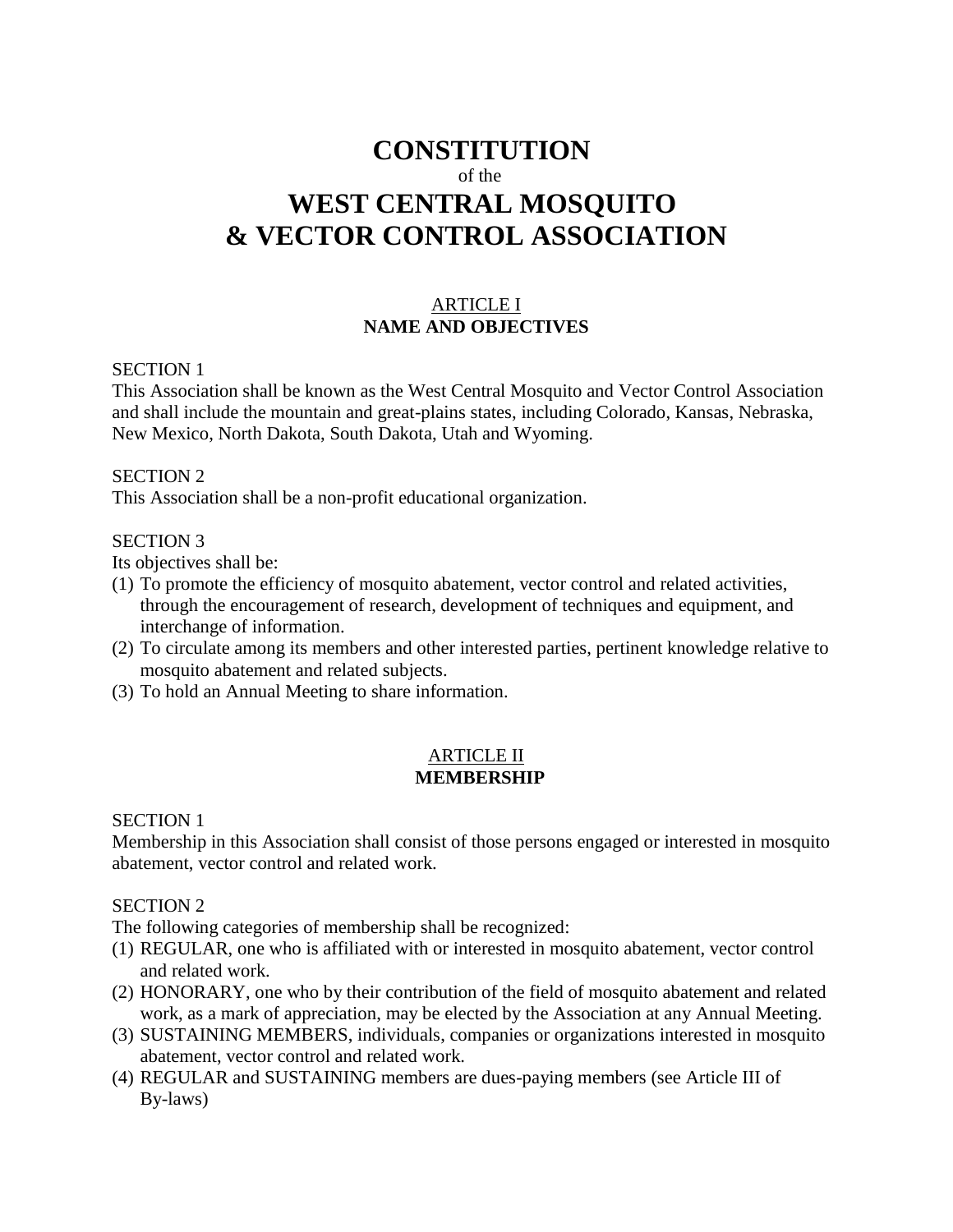(5) HONORARY members are exempt from paying dues and are elected to this membership for life (see Article III of By-laws).

# ARTICLE III **OFFICERS**

## SECTION 1

The officers of the Association shall consist of:

- (1) President elected annually
- (2) President Elect elected annually
- (3) Vice-President elected annually
- (4) Secretary elected for two-year term, expiring alternate year of Treasurer
- (5) Treasurer elected for two-year term, expiring alternate year of Secretary
- (6) Immediate Past President
- (7) Three Executive Board members
	- $(A)$ 1 for 1 year
	- (B) 1 for 2 years
	- (C) 1 for 3 years

After the first election, there will be only one person elected each year for a term of three (3) years, replacing the 1-year member whose term expires.

#### SECTION 2

All officers shall be elected by ballot and installed at the Annual Meeting. In the case of a tie, a special election at the Annual Business Meeting will be held.

## SECTION 3

All officers shall continue to hold office until their successors have been duly elected and installed.

## SECTION 4

No President shall succeed himself for more than one term.

## ARTICLE IV **MEETINGS-QUORUM-VOTING**

## SECTION 1

There shall be one Annual Meeting, the time and place to be determined by the Executive Board. There shall also be such other meetings as may be designated by the Executive Board.

## SECTION 2

A quorum shall consist of ten (10) voting members, three (3) of whom shall be officers.

## SECTION 3

Voting and holding of office shall be restricted to REGULAR, HONORARY and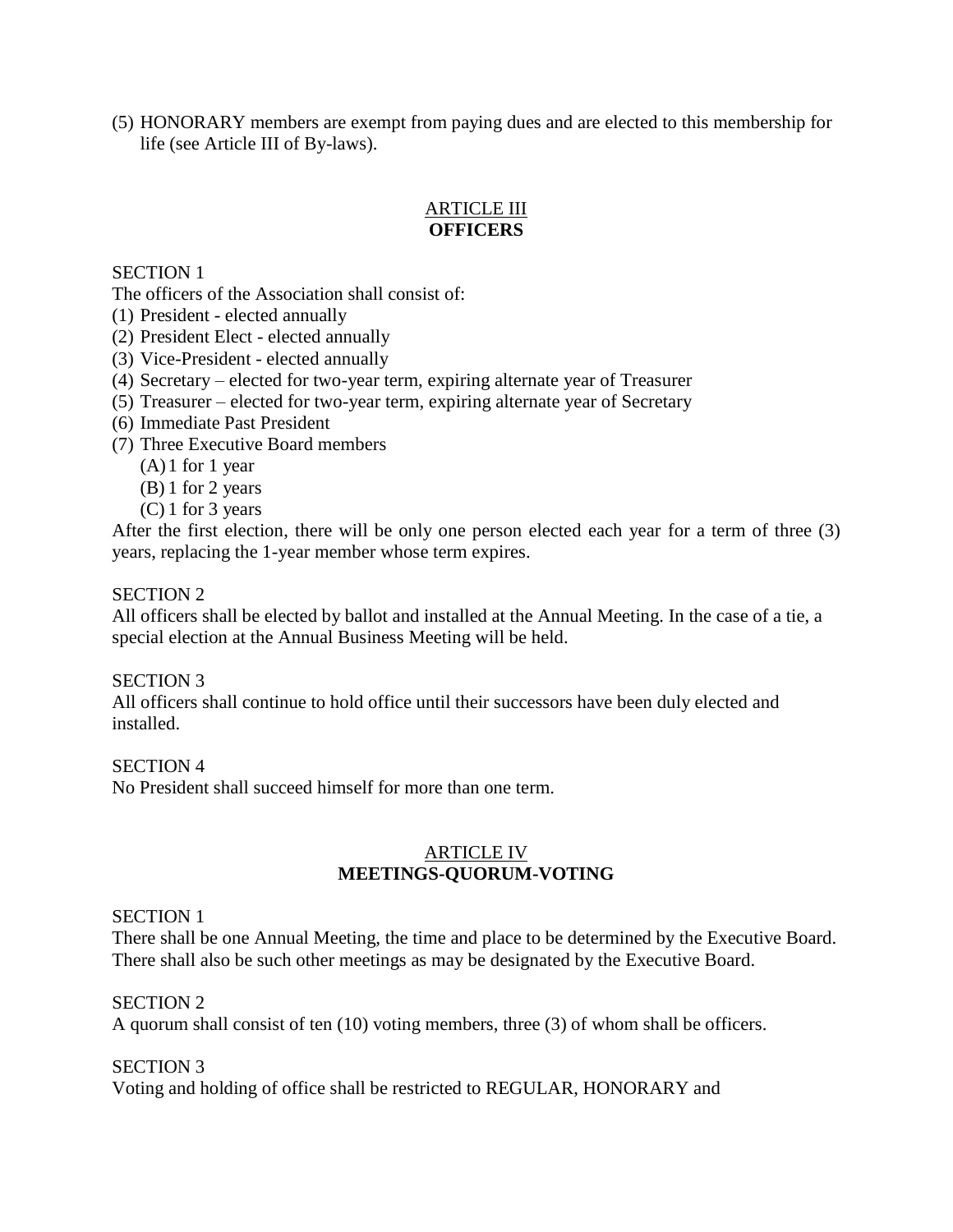SUSTAINING members in good standing.

# ARTICLE V **EXECUTIVE BOARD**

SECTION 1

The Executive Board shall consist of all the elected officers, the immediate Past President, and six (6) shall constitute a quorum for any meeting of this Board.

## ARTICLE VI **FUNDS**

SECTION 1

The funds of the Association shall be collected, entered, disbursed and accounted for by the Treasurer as prescribed by the By-laws.

SECTION 2 Dues of the Association shall be assessed to each member as prescribed by the By-laws.

# ARTICLE VII **PUBLICATIONS**

SECTION 1

A Publications Committee consisting of the Secretary and two (2) other members shall be appointed annually.

# ARTICLE VIII **AMENDMENTS**

SECTION 1

Proposed amendments shall be submitted to the Secretary who will refer them to the Committee on Bylaws and the Executive Board for their consideration and recommendation.

SECTION 2

The Secretary shall distribute to each voting member at least 30 days before the next Annual Meeting a true copy of the proposed amendment.

# SECTION 3

A vote of the members in good standing and present at the Annual Business Meeting will be taken, provided the notice of the proposed amendment has been transmitted by the Secretary to members at least thirty (30) days before the Annual Meeting.

Two-thirds (2/3) affirmative vote of the Association's membership present shall be required for